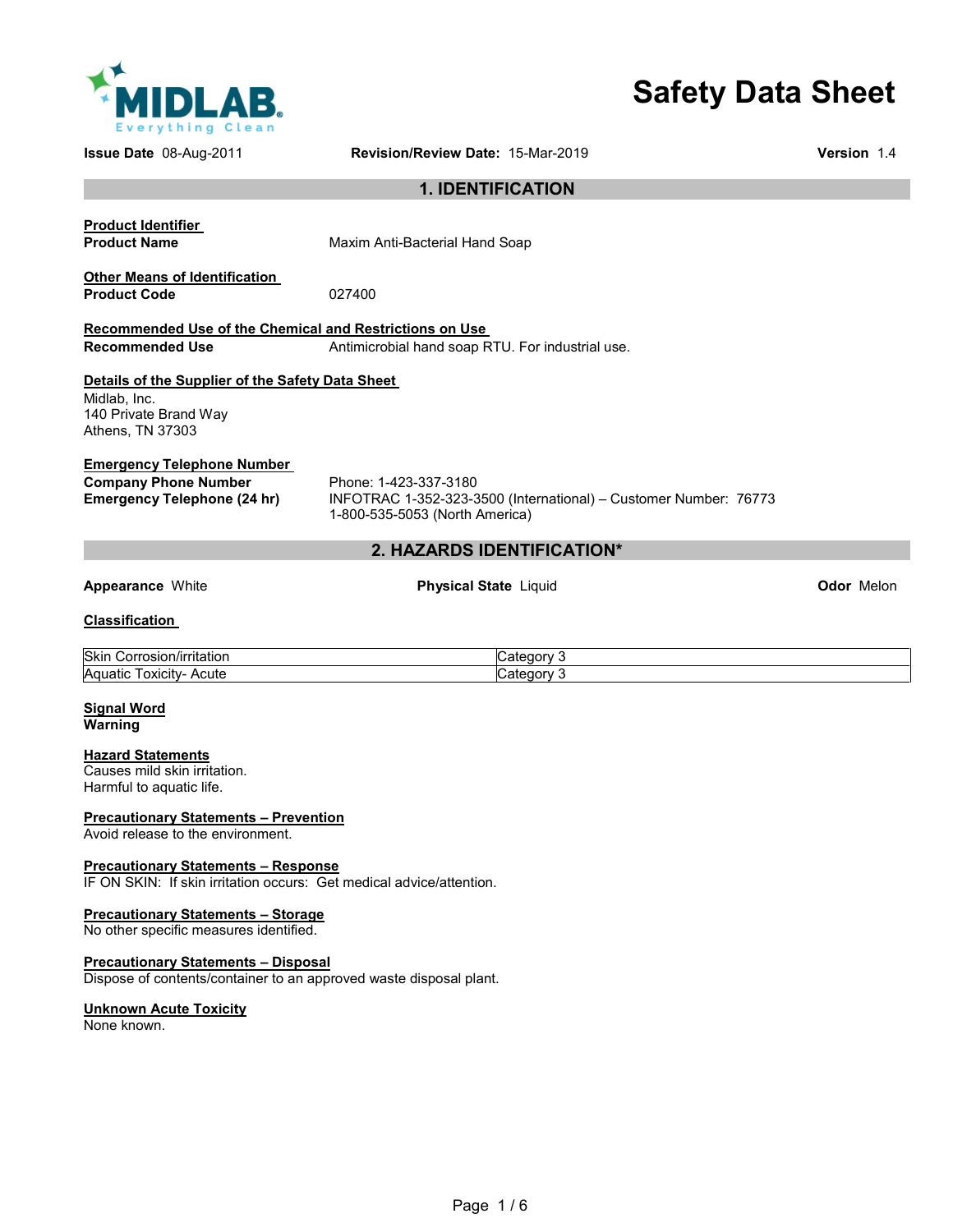## \_\_\_\_\_\_\_\_\_\_\_\_\_\_\_\_\_\_\_\_\_\_\_\_\_\_\_\_\_\_\_\_\_\_\_\_\_\_\_\_\_\_\_\_\_\_\_\_\_\_\_\_\_\_\_\_\_\_\_\_\_\_\_\_\_\_\_\_\_\_\_\_\_\_\_\_\_\_\_\_\_\_\_\_\_\_\_\_\_\_\_\_\_ **3. COMPOSITION/INFORMATION ON INGREDIENTS\***

| <b>Chemical Name</b>        | <b>CAS No</b> | Weight-%  |
|-----------------------------|---------------|-----------|
| Water                       | 7732-18-5     | 60-100    |
| Alpha Olefin Sulfonate      | 68439-57-6    | 1-5       |
| Sodium Lauryl Ether Sulfate | 68585-34-2    | 1-5       |
| Sodium Chloride             | 7647-14-5     | 1-5       |
| Sodium Sulfate              | 7757-82-6     | 1-5       |
| 4-chloro-3,5-dimethylphenol | $88 - 04 - 0$ | $0.1 - 1$ |

\*\*If Chemical Name/CAS No is "proprietary" and/or Weight-% is listed as a range, the specific chemical identity and/or percentage of composition has been withheld as a trade secret. \*\*

# **4. FIRST-AID MEASURES First Aid Measures Eye Contact** Rinse immediately with plenty of water, also under the eyelids, for at least 15 minutes. If eye irritation persists: Get medical advice/attention. **Skin Contact If skin irritation occurs, rinse affected area with water. Inhalation No known hazardous effects. If symptoms occur, remove to fresh air. Ingestion Installer in a Drink plenty of water. If any discomfort persists, obtain medical attention. Most Important Symptoms and Effects Symptoms** Direct contact with eyes may cause temporary irritation. Prolonged or repeated skin contact may cause irritation.

#### **Indication of Any Immediate Medical Attention and Special Treatment Needed**

**Notes to Physician**  Treat symptomatically.

# **5. FIRE-FIGHTING MEASURES**

#### **Suitable Extinguishing Media**

Water spray (fog). Carbon dioxide (CO2). Dry chemical. Foam.

# **Unsuitable Extinguishing Media**

Not determined.

# **Specific Hazards Arising from the Chemical**

None known.

## **Protective Equipment and Precautions for Firefighters**

As in any fire, wear self-contained breathing apparatus pressure-demand, MSHA/NIOSH (approved or equivalent) and full protective gear.

# **6. ACCIDENTAL RELEASE MEASURES**

## **Personal Precautions, Protective Equipment and Emergency Procedures**

**Personal Precautions Use personal protective equipment as required.** 

**Environmental Precautions** Avoid release to the environment.

#### **Methods and Material for Containment and Cleaning Up**

**Methods for Containment** Prevent further leakage or spillage if safe to do so.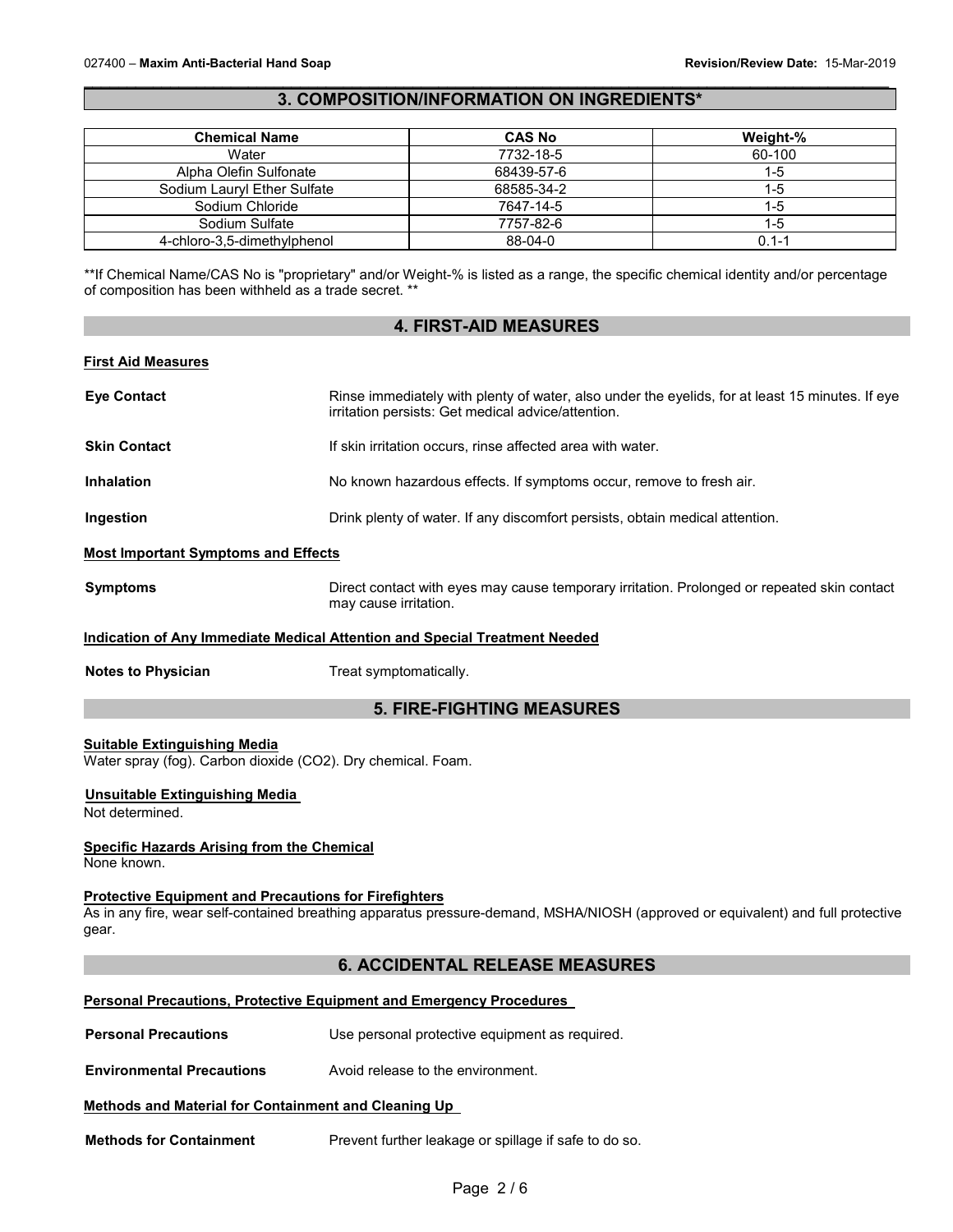| <b>Methods for Clean-Up</b>                                                  | Collect spillage. Collect in a clean, dry waste container for disposal. After cleaning, flush away                                                                                                                                            |
|------------------------------------------------------------------------------|-----------------------------------------------------------------------------------------------------------------------------------------------------------------------------------------------------------------------------------------------|
|                                                                              | traces with water.                                                                                                                                                                                                                            |
|                                                                              | 7. HANDLING AND STORAGE                                                                                                                                                                                                                       |
| <b>Precautions for Safe Handling</b>                                         |                                                                                                                                                                                                                                               |
| <b>Advice on Safe Handling</b>                                               | Obtain special instructions before use. Do not handle until all safety precautions have been<br>read and understood. Use personal protection recommended in Section 8. Avoid contact with<br>eyes. Observe good industrial hygiene practices. |
| <b>Conditions for Safe Storage, Including Any Incompatibilities</b>          |                                                                                                                                                                                                                                               |
| <b>Storage Conditions</b>                                                    | Keep containers tightly closed in a dry, cool and well-ventilated place. Keep locked up and<br>out of reach of children. Keep from freezing.                                                                                                  |
| <b>Incompatible Materials</b>                                                | None known.                                                                                                                                                                                                                                   |
|                                                                              | 8. EXPOSURE CONTROLS/PERSONAL PROTECTION                                                                                                                                                                                                      |
| <b>Exposure Guidelines</b>                                                   | No exposure limits noted for ingredient(s)                                                                                                                                                                                                    |
| <b>Appropriate Engineering Controls</b>                                      |                                                                                                                                                                                                                                               |
| <b>Engineering Controls</b>                                                  | Ventilation systems.                                                                                                                                                                                                                          |
| <b>Individual Protection Measures, such as Personal Protective Equipment</b> |                                                                                                                                                                                                                                               |
| <b>Eye/Face Protection</b>                                                   | No protective equipment is needed under normal use conditions.                                                                                                                                                                                |
| <b>Skin and Body Protection</b>                                              | No protective equipment is needed under normal use conditions.                                                                                                                                                                                |
| <b>Respiratory Protection</b>                                                | No protective equipment is needed under normal use conditions.                                                                                                                                                                                |
| <b>General Hygiene Considerations</b>                                        | Handle in accordance with good industrial hygiene and safety practice.                                                                                                                                                                        |

# **9. PHYSICAL AND CHEMICAL PROPERTIES**

## **Information on Basic Physical and Chemical Properties**

| <b>Physical State</b>               | Liguid                  |                       |                |
|-------------------------------------|-------------------------|-----------------------|----------------|
| Appearance                          | Pearlized               | Odor                  | Melon          |
| Color                               | White                   | <b>Odor Threshold</b> | Not determined |
| <b>Property</b>                     | Values                  | Remarks • Method      |                |
| рH                                  | $7.0 - 9.0$             |                       |                |
| <b>Melting Point/Freezing Point</b> | $\sim$ 0 °C / ~32 °F    |                       |                |
| <b>Boiling Point/Boiling Range</b>  | $\sim$ 100 °C / ~212 °F |                       |                |
| <b>Flash Point</b>                  | Not applicable          | Tag Open Cup          |                |
| <b>Evaporation Rate</b>             | Not determined          |                       |                |
| <b>Flammability (Solid, Gas)</b>    | na/-liquid              |                       |                |
| <b>Upper Flammability Limits</b>    | Not determined          |                       |                |
| <b>Lower Flammability Limit</b>     | Not determined          |                       |                |
| <b>Vapor Pressure</b>               | Not determined          |                       |                |
| <b>Vapor Density</b>                | Not determined          |                       |                |
| <b>Specific Gravity</b>             | 1.03                    |                       |                |
| <b>Water Solubility</b>             | Completely soluble      | @ 25 °C (77 °F)       |                |
| Solubility in other solvents        | Not determined          |                       |                |
| <b>Partition Coefficient</b>        | Not determined          |                       |                |
| <b>Auto-ignition Temperature</b>    | Not determined          |                       |                |
| <b>Decomposition Temperature</b>    | Not determined          |                       |                |
| <b>Kinematic Viscosity</b>          | Not determined          |                       |                |
| <b>Dynamic Viscosity</b>            | Not determined          |                       |                |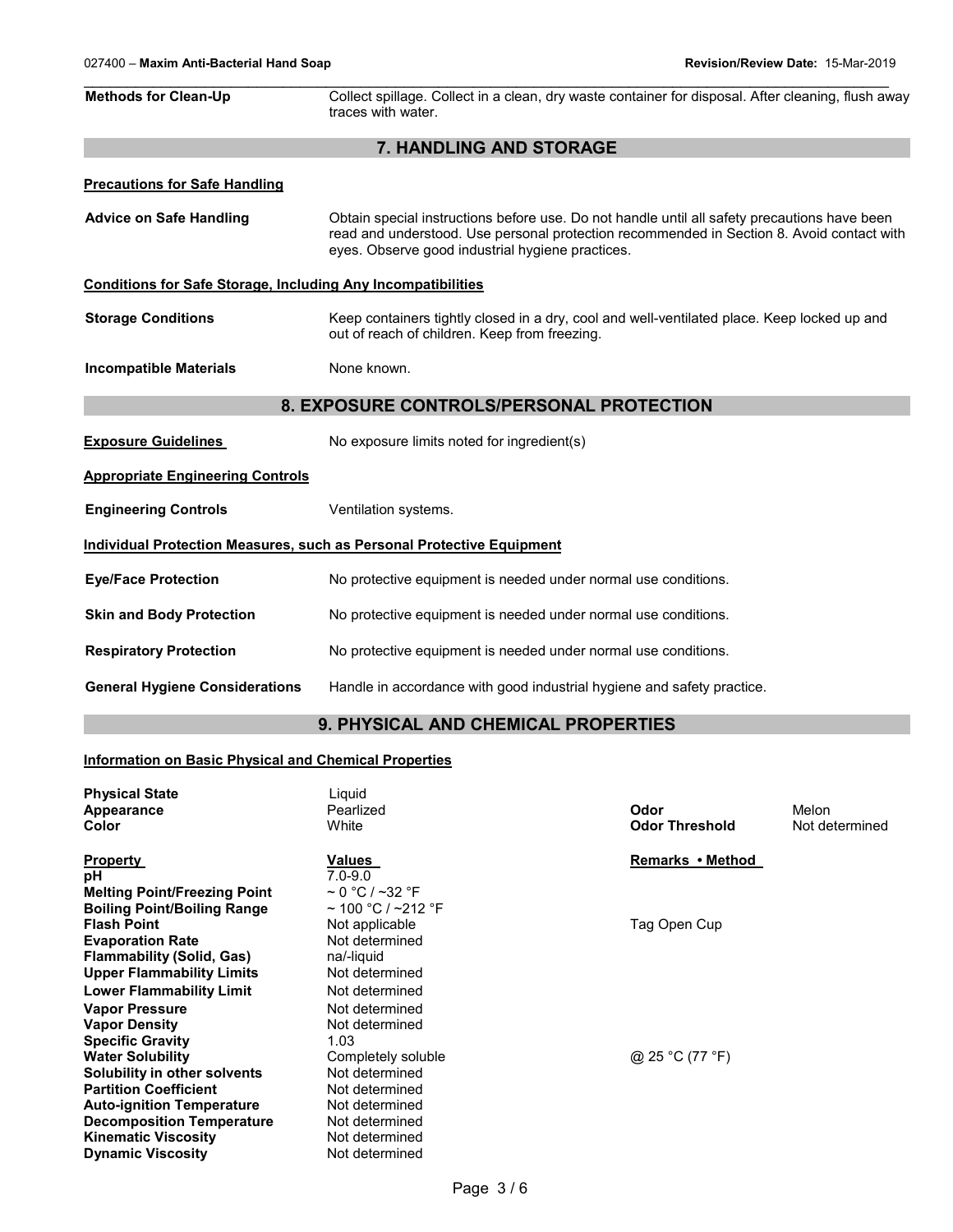#### **Explosive Properties Not determined**<br> **Oxidizing Properties Not determined Oxidizing Properties**

\_\_\_\_\_\_\_\_\_\_\_\_\_\_\_\_\_\_\_\_\_\_\_\_\_\_\_\_\_\_\_\_\_\_\_\_\_\_\_\_\_\_\_\_\_\_\_\_\_\_\_\_\_\_\_\_\_\_\_\_\_\_\_\_\_\_\_\_\_\_\_\_\_\_\_\_\_\_\_\_\_\_\_\_\_\_\_\_\_\_\_\_\_

# **10. STABILITY AND REACTIVITY**

#### **Reactivity**

Not reactive under normal conditions.

#### **Chemical Stability**

Stable under recommended storage conditions.

#### **Possibility of Hazardous Reactions**

None under normal processing.

#### **Hazardous Polymerization**

Hazardous polymerization does not occur.

#### **Conditions to Avoid**

Keep out of reach of children. Keep from freezing.

## **Incompatible Materials**

None known.

# **Hazardous Decomposition Products**

When exposed to fire, produces normal products of combustion.

# **11. TOXICOLOGICAL INFORMATION**

## **Information on Likely Routes of Exposure**

| <b>Eve Contact</b>  | Avoid contact with eyes.           |
|---------------------|------------------------------------|
| <b>Skin Contact</b> | Avoid prolonged contact with skin. |
| <b>Inhalation</b>   | Avoid breathing vapors or mists.   |
| Ingestion           | Do not taste or swallow.           |

### **Component Information**

| <b>Chemical Name</b>                 | Oral LD50             | Dermal LD50              | <b>Inhalation LC50</b>            |
|--------------------------------------|-----------------------|--------------------------|-----------------------------------|
| Alpha Olefin Sulfonate<br>68439-57-6 | $= 2310$ mg/kg (Rat)  | $= 6300$ mg/kg (Rabbit)  |                                   |
| Sodium Chloride<br>7647-14-5         | $=$ 3000 mg/kg (Rat)  | $>$ 10000 mg/kg (Rabbit) | $> 42$ g/m <sup>3</sup> (Rat) 1 h |
| Sodium Sulfate<br>7757-82-6          | $> 10000$ mg/kg (Rat) |                          |                                   |

# **Information on Physical, Chemical and Toxicological Effects**

**Symptoms** Please see section 4 of this SDS for symptoms. **Delayed and Immediate Effects as well as Chronic Effects from Short and Long-Term Exposure Carcinogenicity** This product does not contain any carcinogens or potential carcinogens as listed by OSHA, IARC or NTP. **Numerical Measures of Toxicity** Not determined **Unknown Acute Toxicity None known**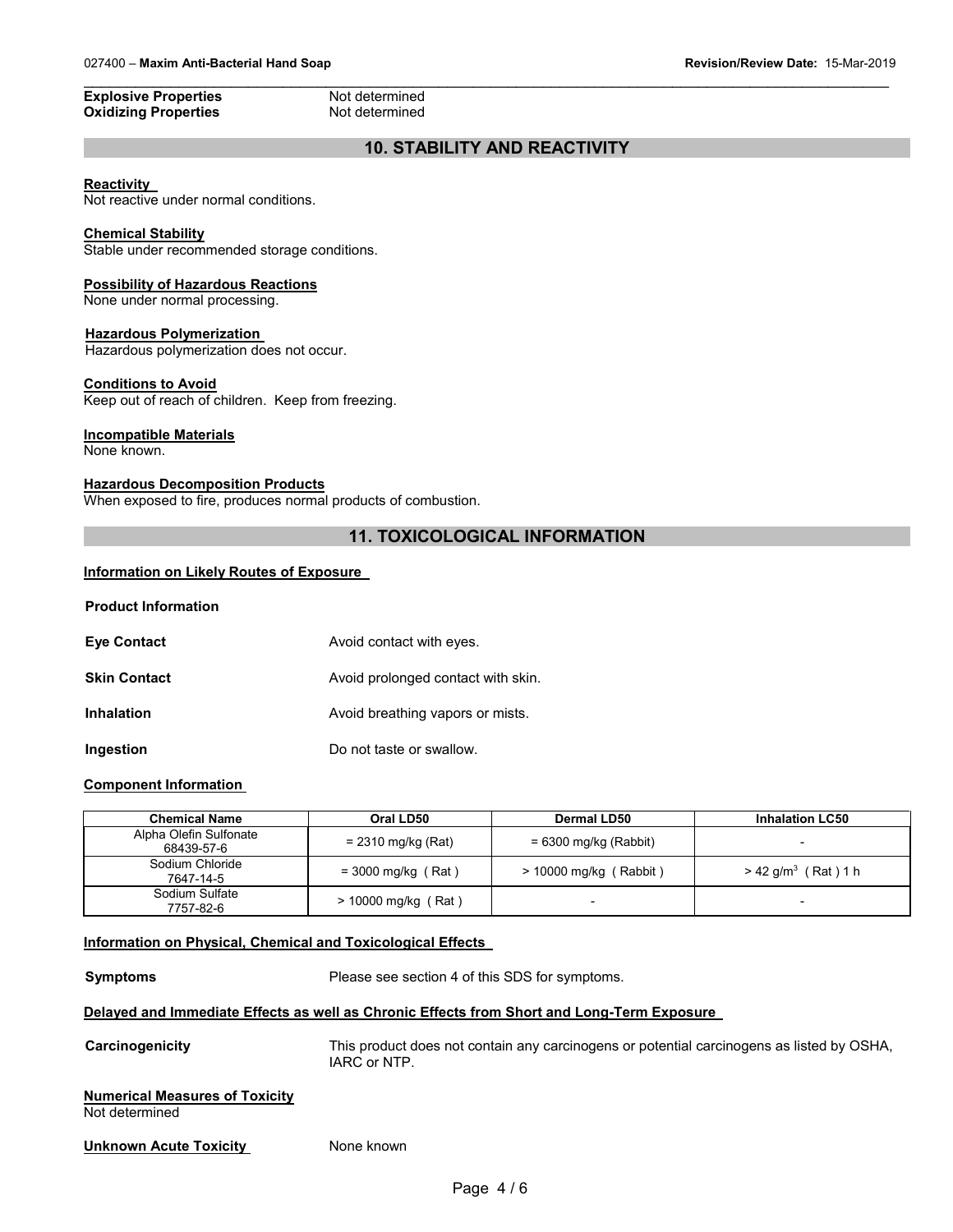### \_\_\_\_\_\_\_\_\_\_\_\_\_\_\_\_\_\_\_\_\_\_\_\_\_\_\_\_\_\_\_\_\_\_\_\_\_\_\_\_\_\_\_\_\_\_\_\_\_\_\_\_\_\_\_\_\_\_\_\_\_\_\_\_\_\_\_\_\_\_\_\_\_\_\_\_\_\_\_\_\_\_\_\_\_\_\_\_\_\_\_\_\_ **12. ECOLOGICAL INFORMATION**

#### **Ecotoxicity**

An environmental hazard cannot be excluded in the event of unprofessional handling or disposal.

| <b>Chemical Name</b>                 | Algae/aquatic plants | <b>Fish</b>                                                                                                                                                                                                                                                                                                                                                         | <b>Toxicity to</b><br>microorganisms | <b>Crustacea</b>                                                                               |
|--------------------------------------|----------------------|---------------------------------------------------------------------------------------------------------------------------------------------------------------------------------------------------------------------------------------------------------------------------------------------------------------------------------------------------------------------|--------------------------------------|------------------------------------------------------------------------------------------------|
| Alpha Olefin Sulfonate<br>68439-57-6 |                      |                                                                                                                                                                                                                                                                                                                                                                     |                                      | 10.6 mg/L Daphnia 48hr                                                                         |
| Sodium Chloride<br>7647-14-5         |                      | 5560 - 6080: 96 h Lepomis macrochirus mg/L<br>LC50 flow-through 12946: 96 h Lepomis<br>macrochirus mg/L LC50 static 6020 - 7070: 96<br>h Pimephales promelas mg/L LC50 static 7050:<br>96 h Pimephales promelas mg/L LC50 semi-<br>static 6420 - 6700: 96 h Pimephales promelas<br>mg/L LC50 static 4747 - 7824: 96 h<br>Oncorhynchus mykiss mg/L LC50 flow-through |                                      | 1000: 48 h Daphnia magna<br>mg/L EC50 340.7 - 469.2: 48 h<br>Daphnia magna mg/L EC50<br>Static |
| Sodium Sulfate<br>7757-82-6          |                      | 13500 - 14500: 96 h Pimephales promelas<br>mg/L LC50 6800: 96 h Pimephales promelas<br>mg/L LC50 static 3040 - 4380: 96 h Lepomis<br>macrochirus mg/L LC50 static 13500: 96 h<br>Lepomis macrochirus mg/L LC50                                                                                                                                                      |                                      | 630: 96 h Daphnia magna<br>mg/L EC50 2564: 48 h<br>Daphnia magna mg/L EC50                     |

## **Persistence/Degradability**

Not determined

# **Bioaccumulation**

Not determined

## **Mobility**

Not determined

# **Other Adverse Effects**

Not determined

# **13. DISPOSAL CONSIDERATIONS**

| <b>Waste Treatment Methods</b>   |                                                                                                        |  |  |
|----------------------------------|--------------------------------------------------------------------------------------------------------|--|--|
| <b>Disposal of Wastes</b>        | Disposal should be in accordance with applicable regional, national and local laws and<br>regulations. |  |  |
| <b>Contaminated Packaging</b>    | Disposal should be in accordance with applicable regional, national and local laws and<br>requiations. |  |  |
| <b>14. TRANSPORT INFORMATION</b> |                                                                                                        |  |  |
| <u>DOT</u>                       | Not regulated                                                                                          |  |  |
| <b>IATA</b>                      | Not regulated                                                                                          |  |  |
| <b>IMDG</b>                      | Not regulated                                                                                          |  |  |
|                                  | <b>15. REGULATORY INFORMATION</b>                                                                      |  |  |

#### **International Inventories**

Canada – Domestic Substances List (DSL) All ingredients are listed or exempt. TSCA (Toxic Substances Control Act) All ingredients are listed or exempt.

**Legend:**

*TSCA - United States Toxic Substances Control Act Section 8(b) Inventory DSL/NDSL - Canadian Domestic Substances List/Non-Domestic Substances List*

#### **US Federal Regulations**